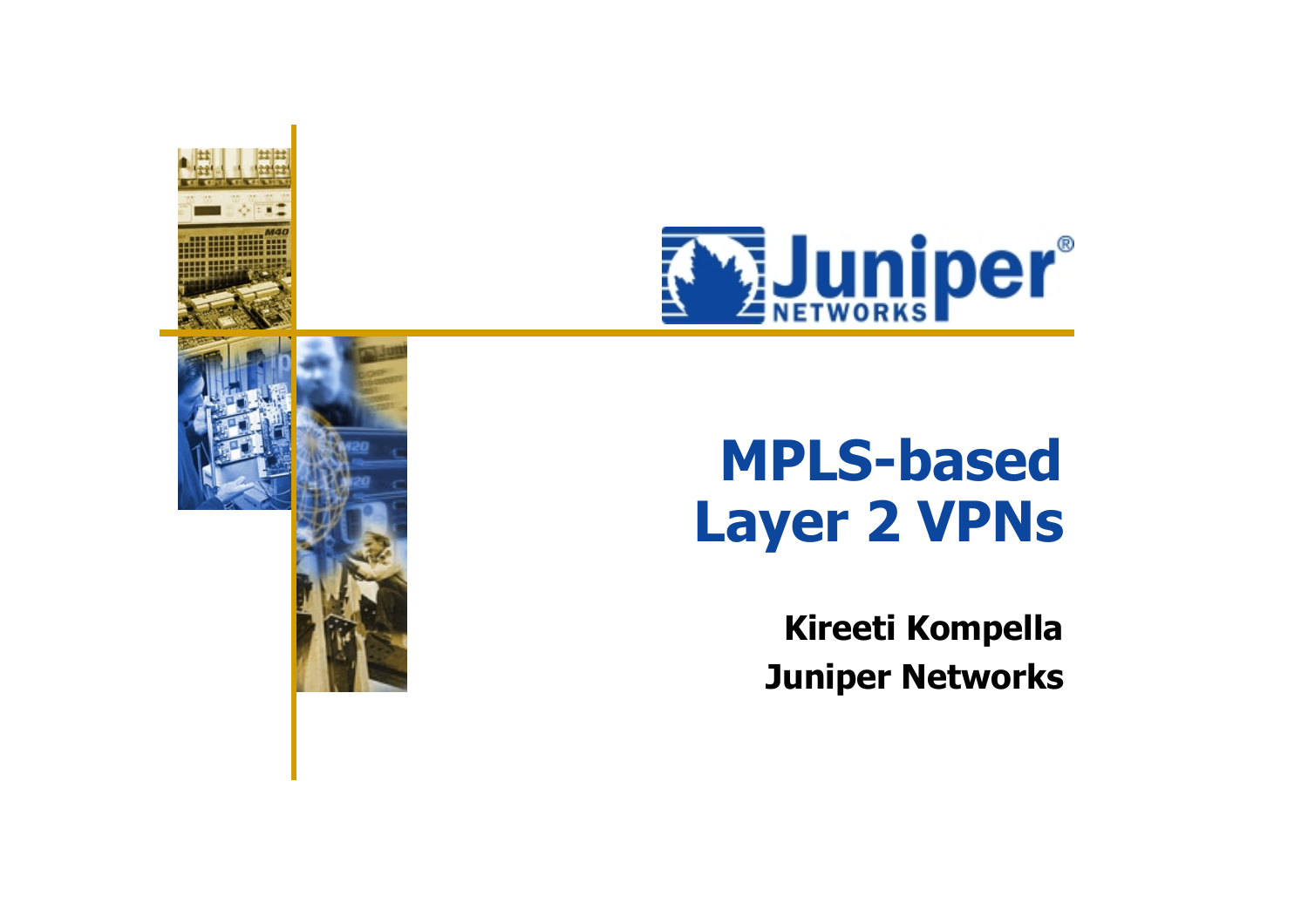

#### ! **Introduction**

" **Traditional Layer 2 VPNs**

- " **MPLS-based Layer 2 VPNs**
- " **Layer 3 VPNs**



- $\triangle$  **Provisioning**
- " **Transport**

" **Carrying "non-address" information**

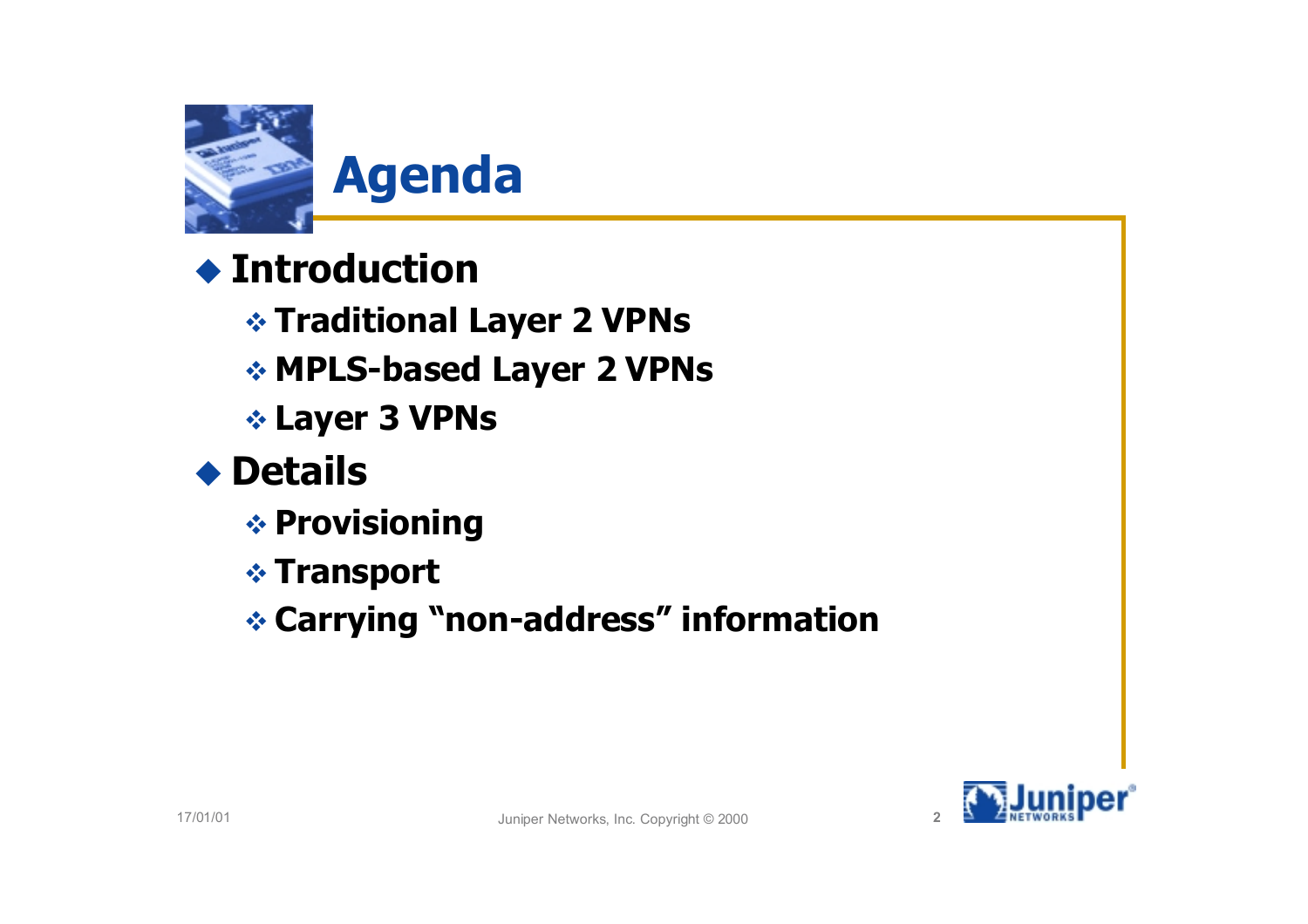

### **Co-Authors**

- ! **Service Providers**
	- " **Javier Achirica**
	- " **Ronald Bonica**
	- " **Chris Liljenstolpe**
	- " **Eduard Metz**
- ! **Vendors**
	- " **Manoj Leelanivas**
	- " **Chandramouli Sargor**
	- " **Vijay Srinivasan**
	- " **Quaizar Vohra**

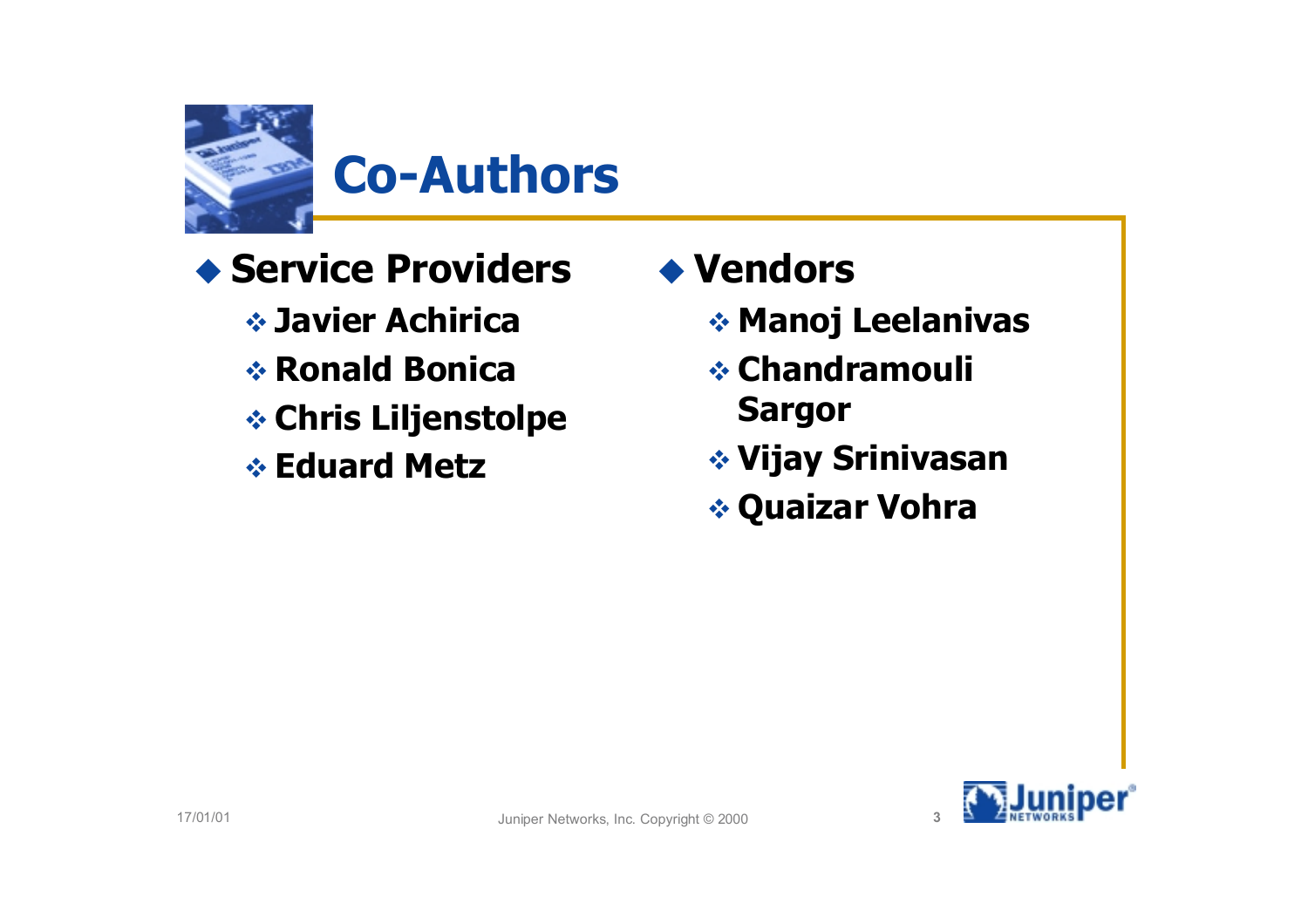

# **Traditional (Layer 2) VPNs**





17/01/01 **And Strutter Controlleries and Strutter Juniper Networks, Inc. Copyright © 2000**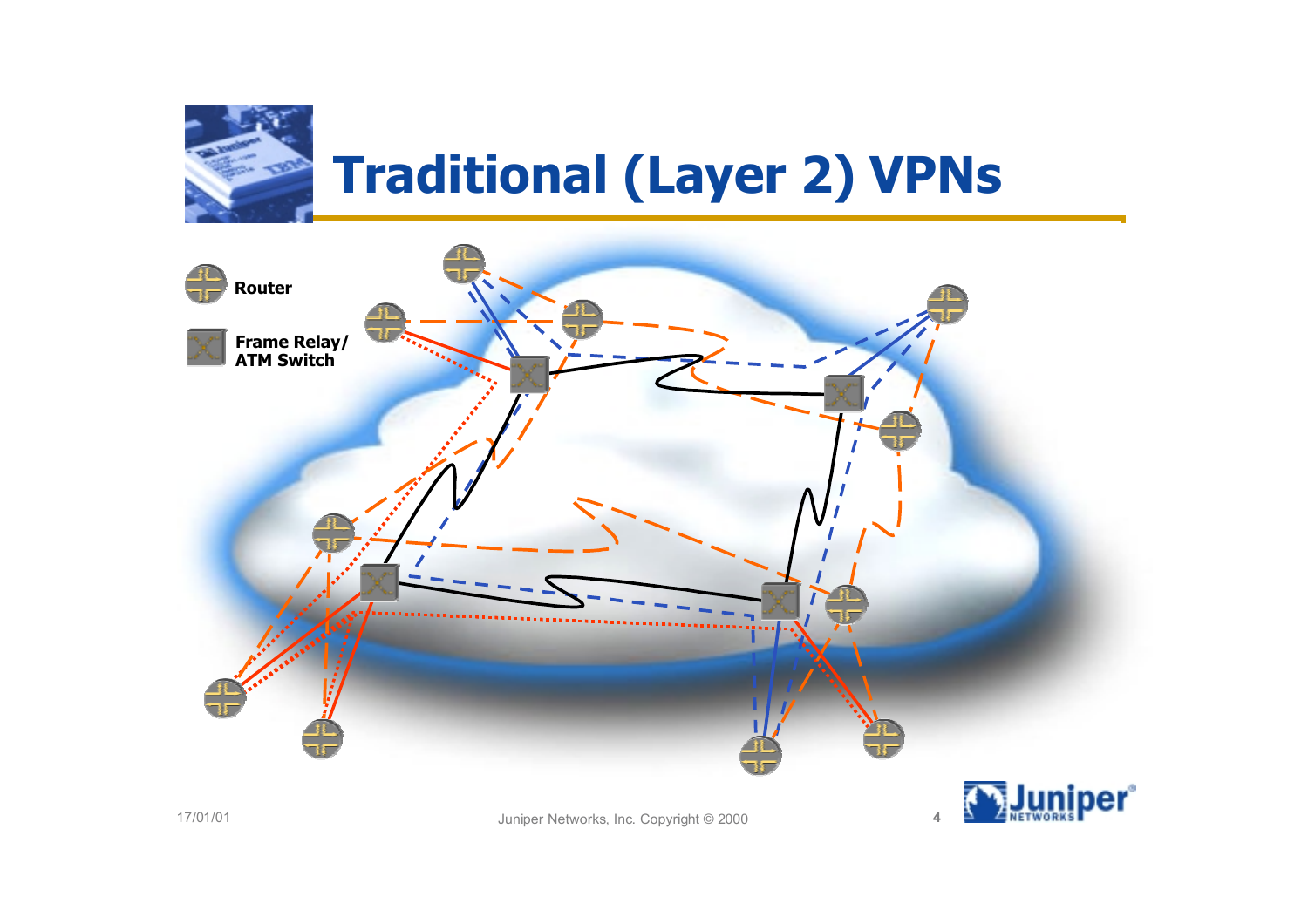

# **Traditional (Layer 2) VPNs**

- ! **Provider network technology dictated by VPN services**
	- " **Frame switches? ATM switches?**
- ! **Provisioning complex for provider**
- ! **Topology dictated by cost rather than traffic patterns**
- ! **Multiple networks adds to provider's administrative burden**

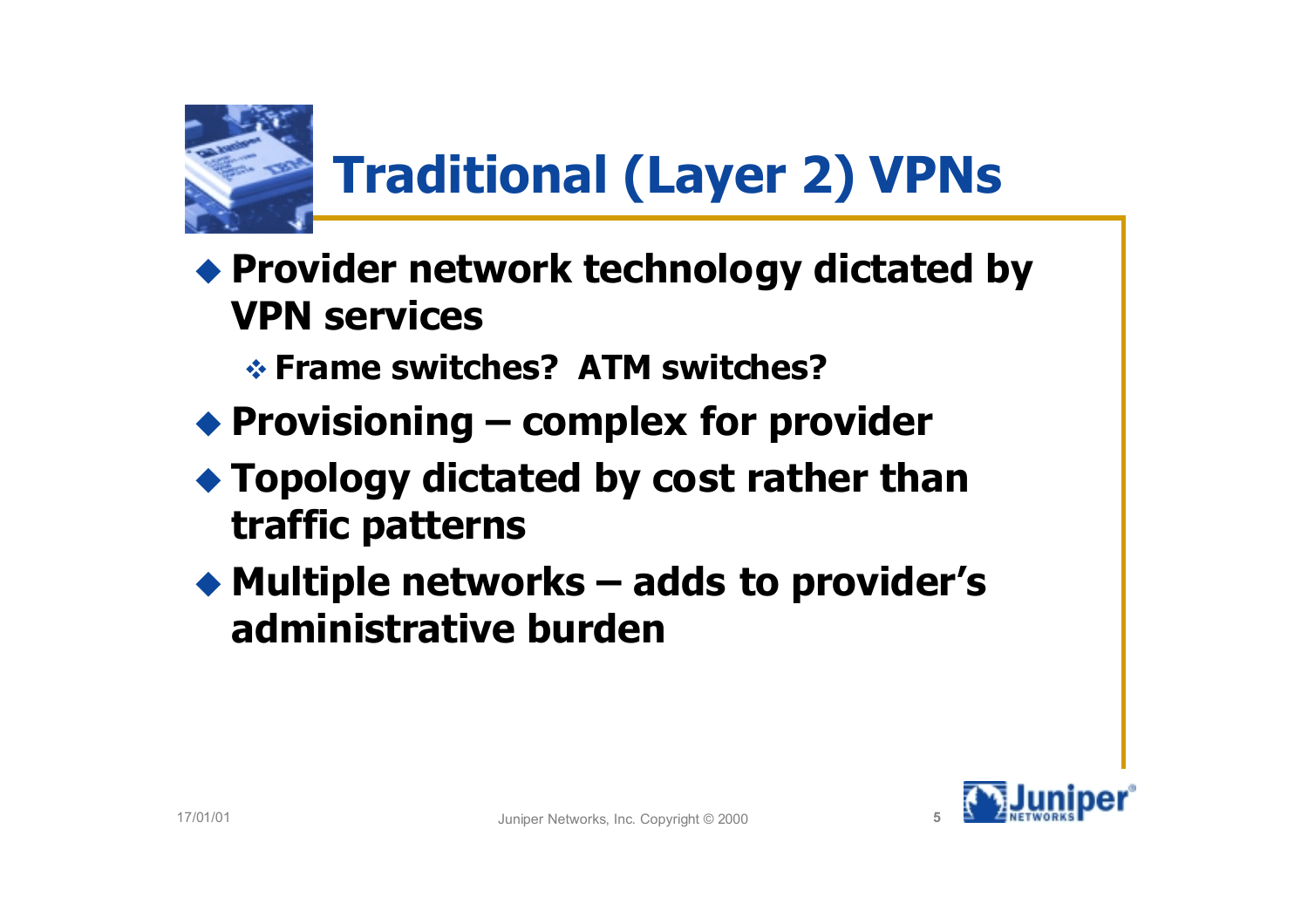

# **MPLS-Based Layer 2 VPNs**

- ! **Traditional Layer 2 VPN from customer's point-of-view**
	- " **Layer 3 independent**
	- " **Provider not responsible for routing**
- ! **MPLS transport in provider network**
	- " **Isolation between edge and core technologies**
- ! **Auto-provisioning VPN**
- ! **Single network architecture for both Internet traffic and VPN traffic**

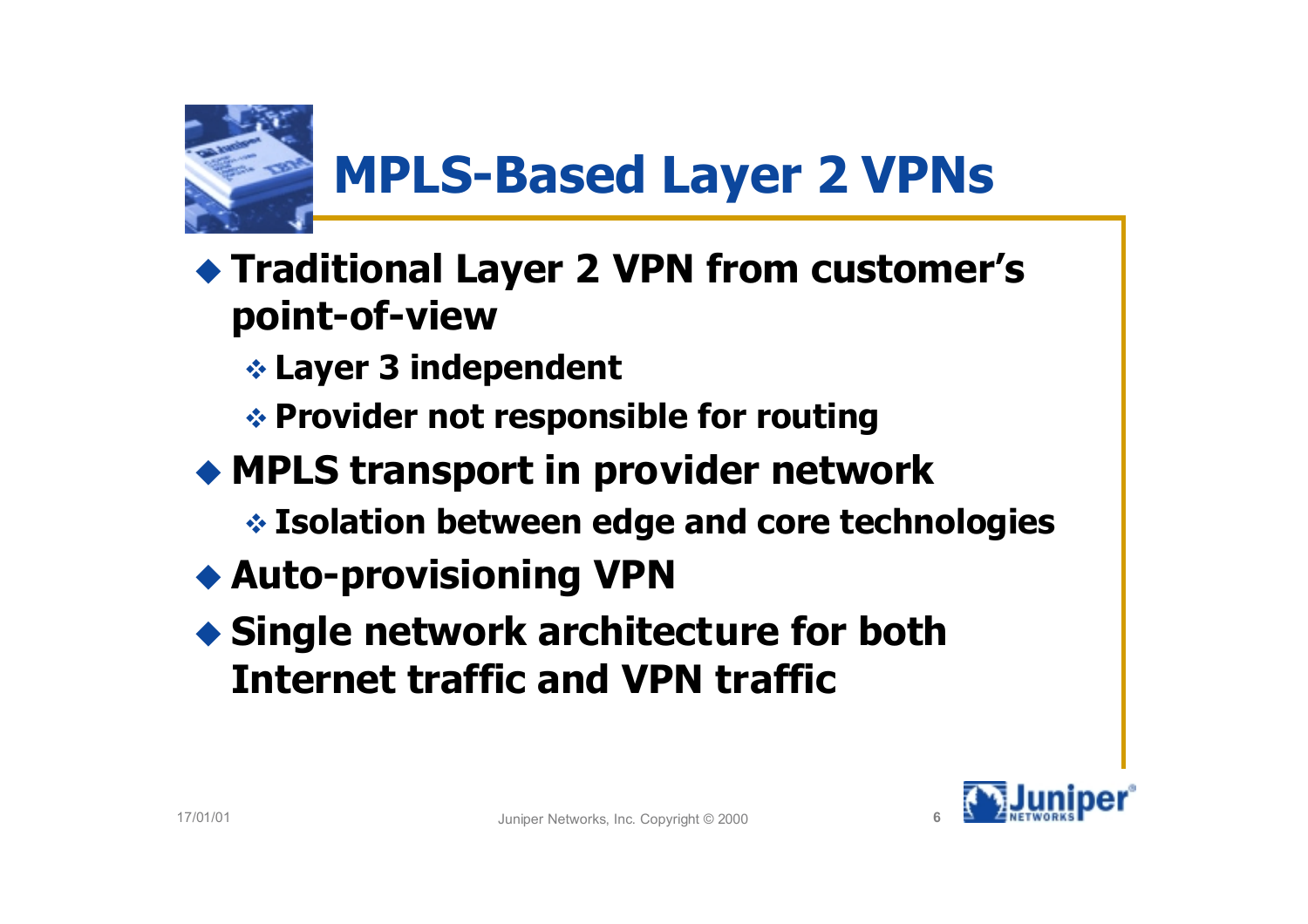

### **MPLS-Based Layer 2 VPNs**

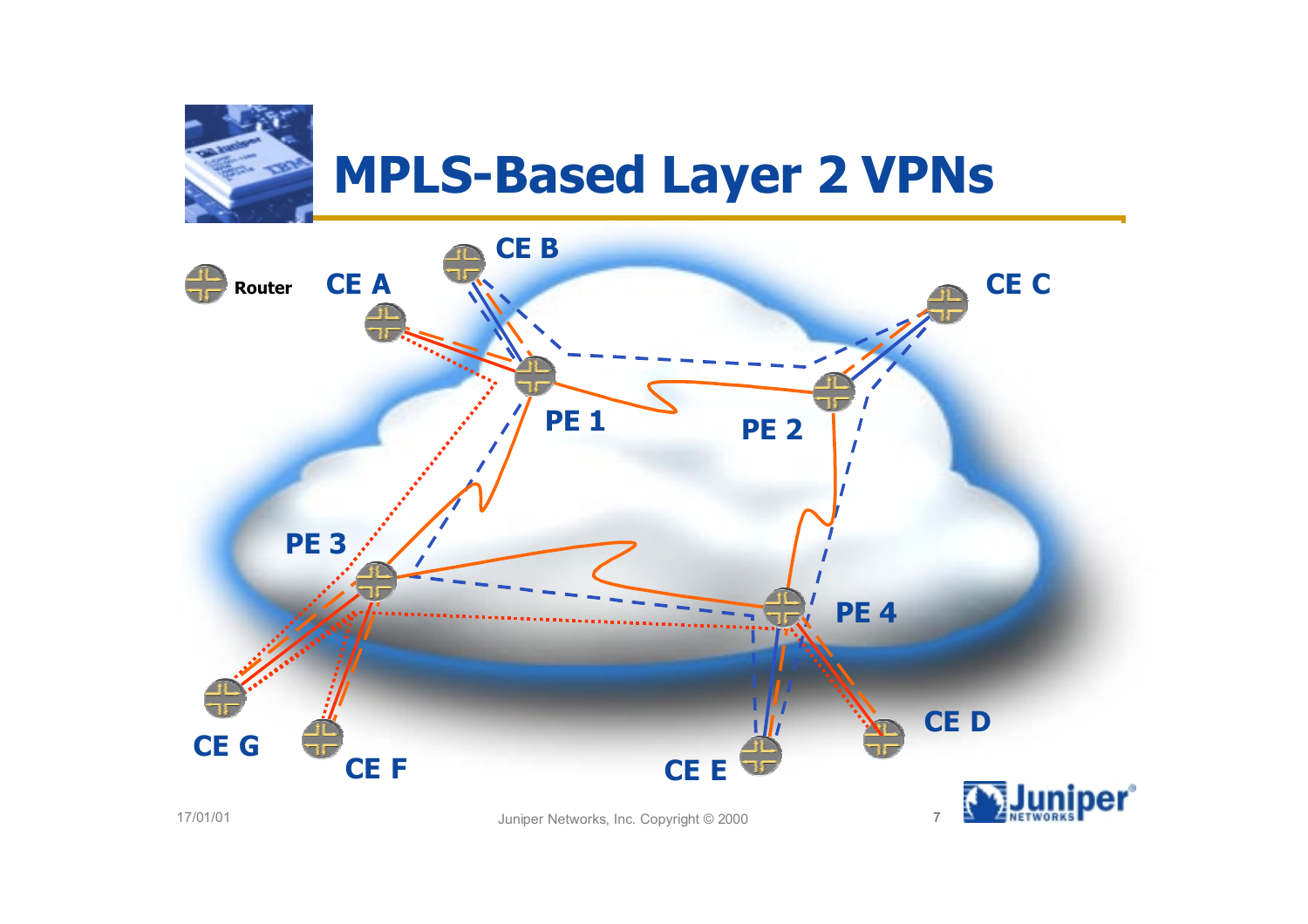

- ! **Encryption is a must if you want security**
- ! **Where's the weak point?**
- ◆ CE-to-CE
	- " **Use IPSec!**
	- " **Not "PP" VPN**
- ◆ PE-to-PE
	- " **Per VPN**
	- " **Per PE-to-PE session**

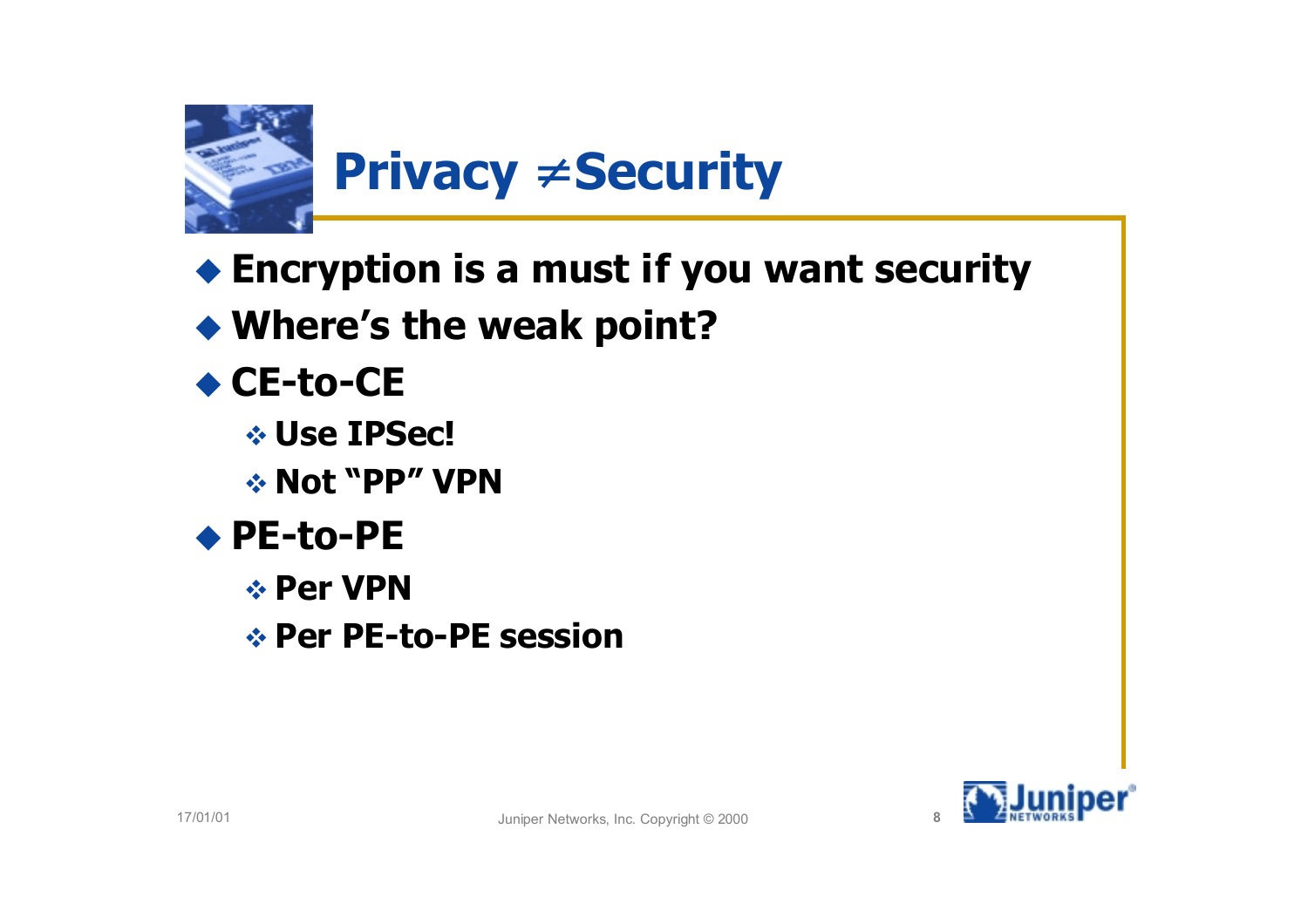

### ! **SP participates in customers' routing**

" **Out-sourced routing**

" **Added SP responsibilities**

" **Value-added service ~ cost structure**

### ◆ **BGP MPLS VPNs**

" **QoS/CoS, Carrier of Carriers, inter-SP VPNs**

! **Virtual routers**

! **Migration may take some work**

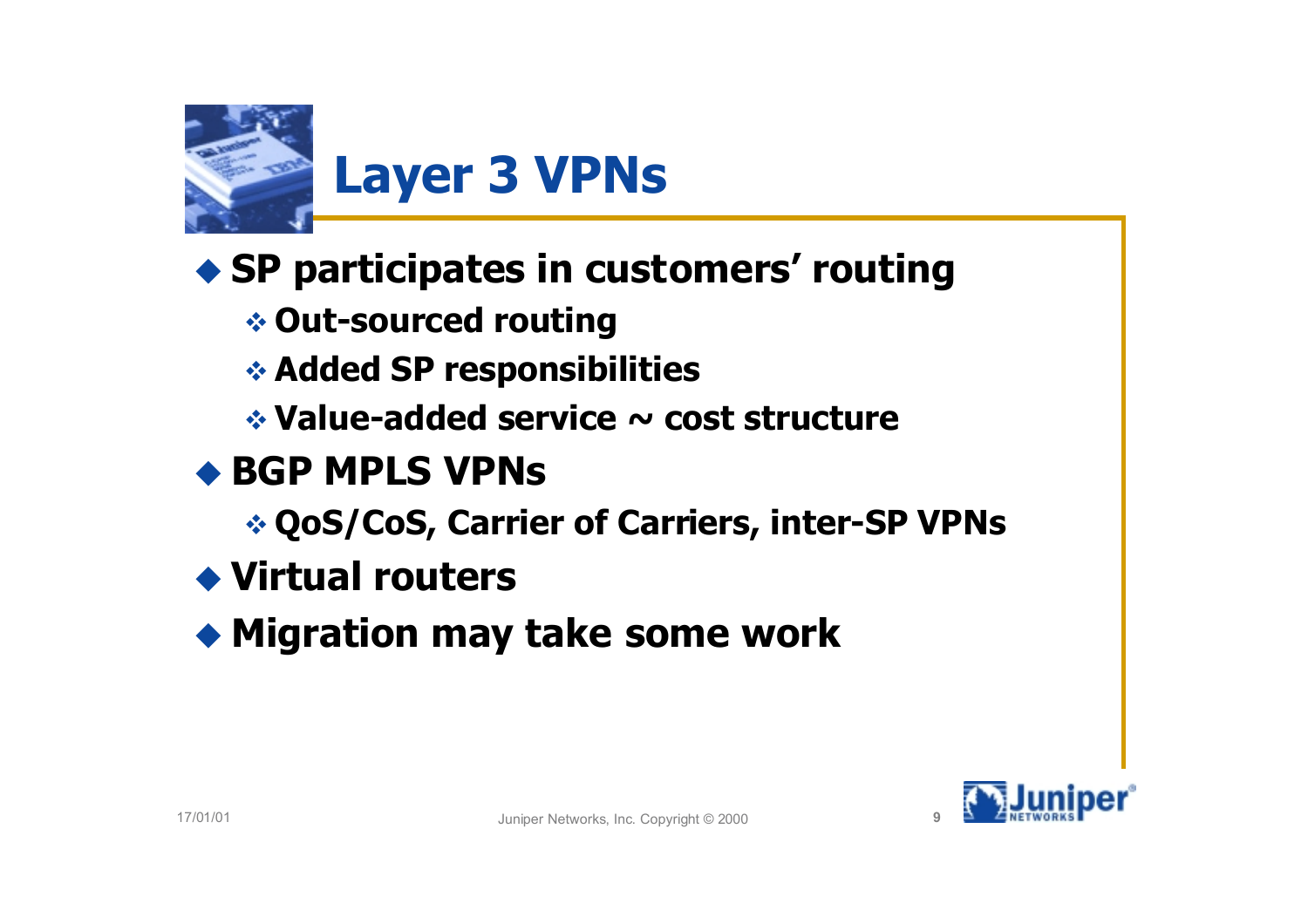

# **Provisioning the Network**

### ! **PE-to-PE MPLS LSPs**

- **\* Key: signaling**
- " **LDP LSPs**
- " **RSVP-TE LSPs**
- " **LDP over RSVP tunneling**
	- !**Fully-meshed Traffic Engineered core**
	- ◆ Edge-to-edge LDP LSPs
- ◆ Used for all services IP, L2 VPNs, L3 **VPNs, differentiated services**
- ! **Provisioned independent of Layer 2 VPNs!**

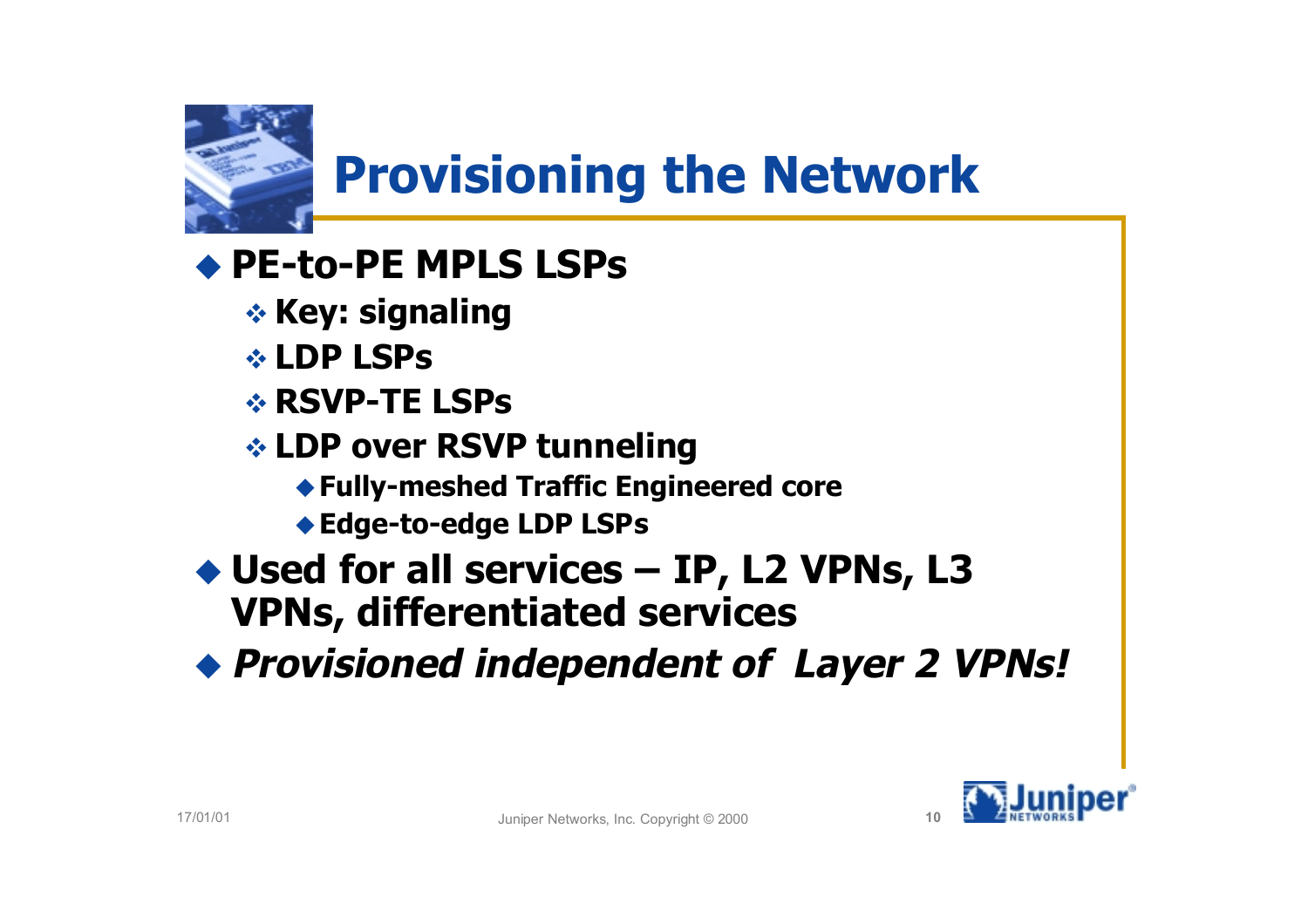

# **Provisioning a VPN**

- ◆ Key: signaling
	- " **Auto-discovery of members, auto-assignment of inter-member circuits**
	- " **Flexible VPN topology**
	- " **Signaling using LDP or BGP**
- ◆ O(N) configuration for the whole VPN " **Could be more for complex topologies**
- ◆ O(1) configuration to add a site
	- " **"Overprovision" DLCIs at customer sites**

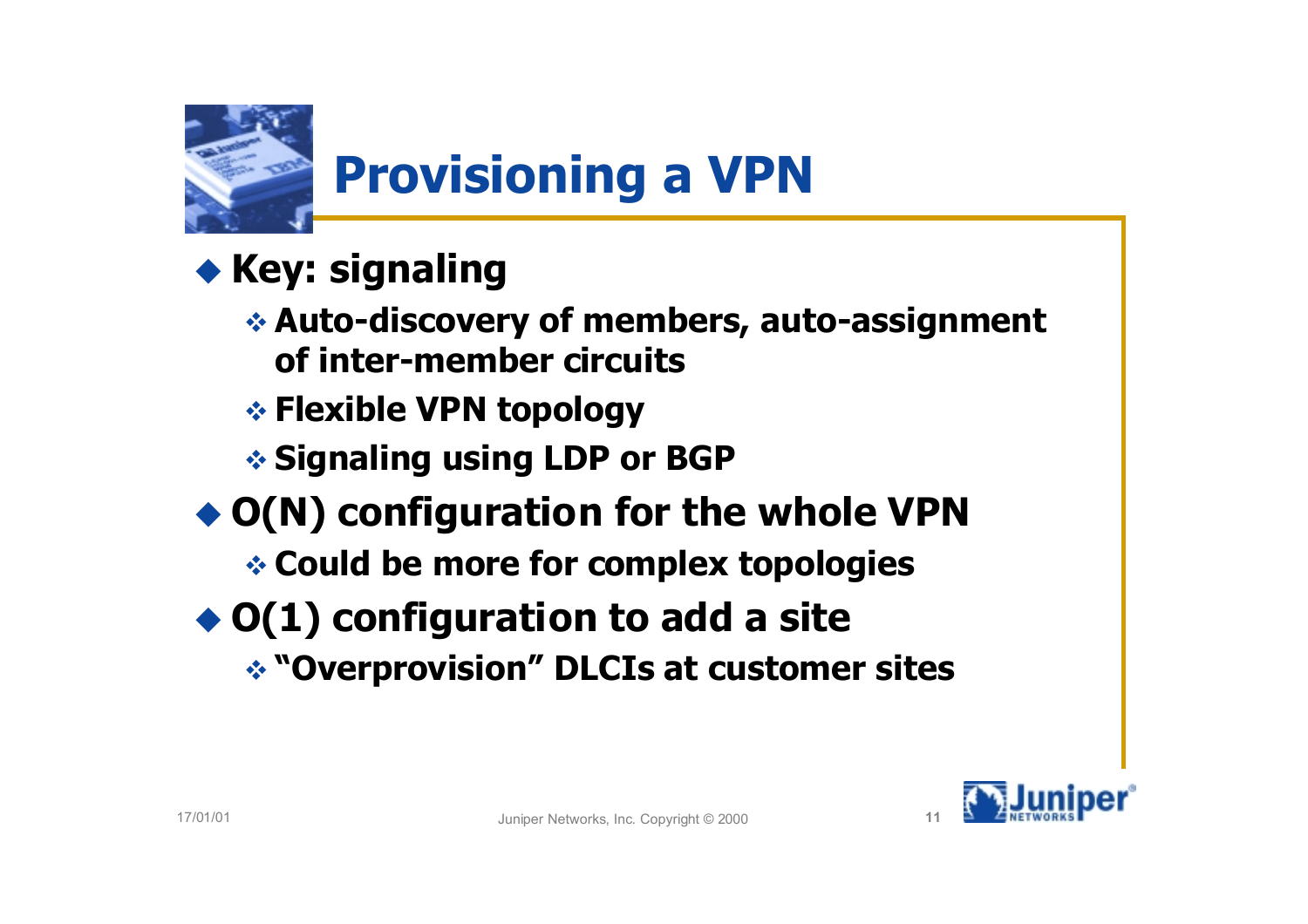

## **Provisioning Customer Sites**

- ! **List of DLCIs, one for each other site, some spare (over-provisioning)**
- ! **DLCIs independently numbered at each site**
- ! **LMI, inverse ARP and/or routing protocols for auto-discovery and learning addresses**
- ! **No changes as VPN membership changes (until over-provisioning runs out)**

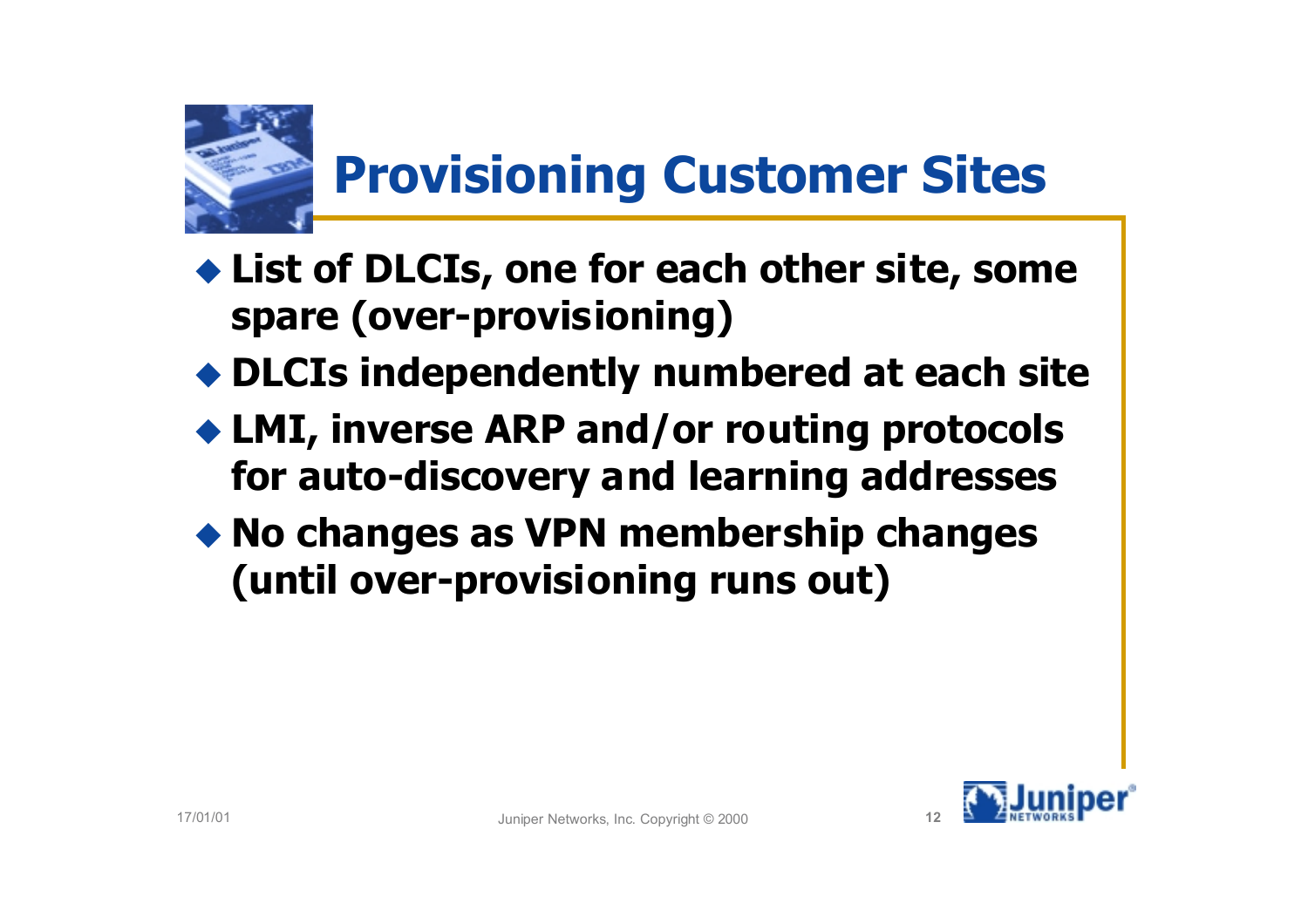

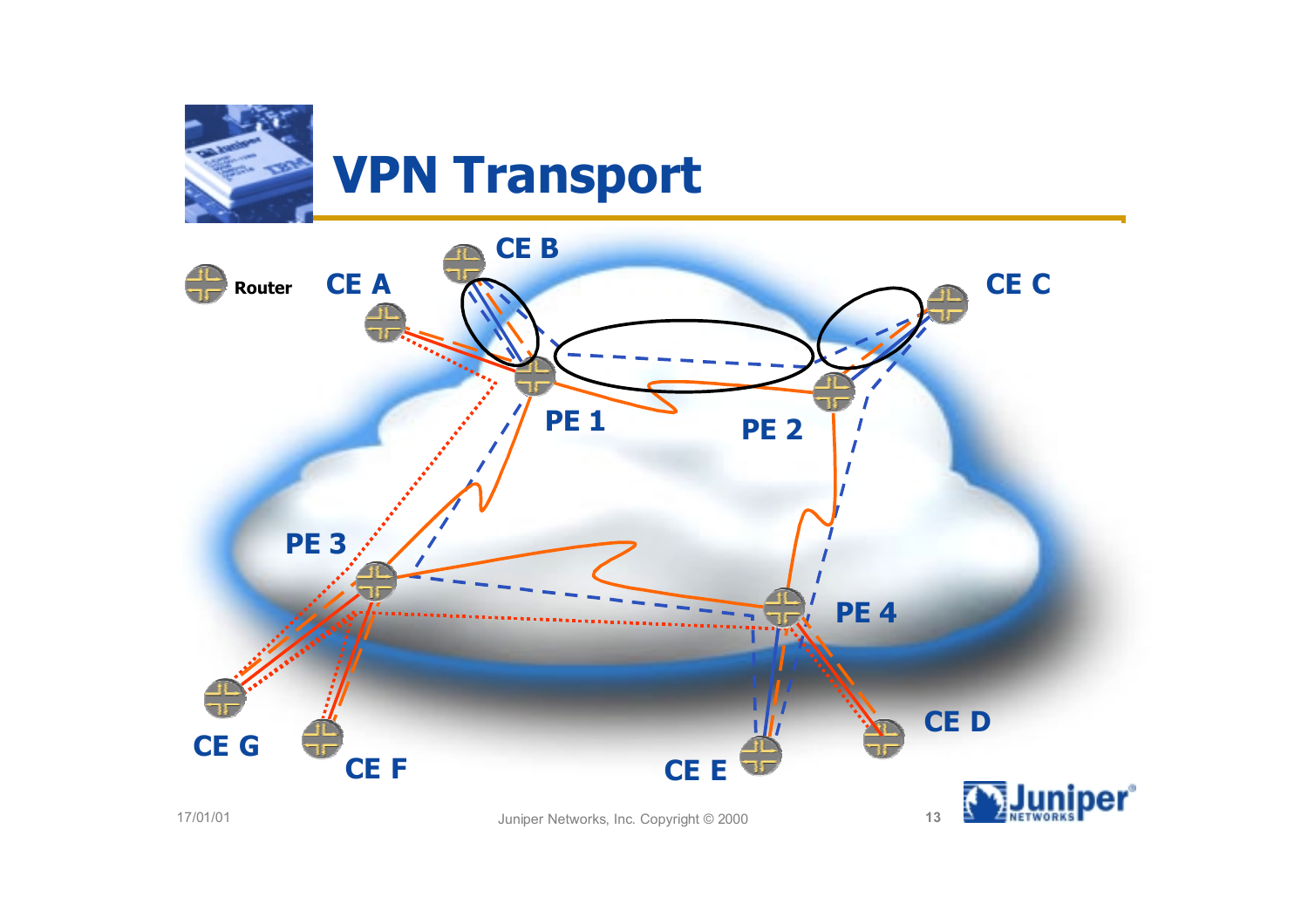

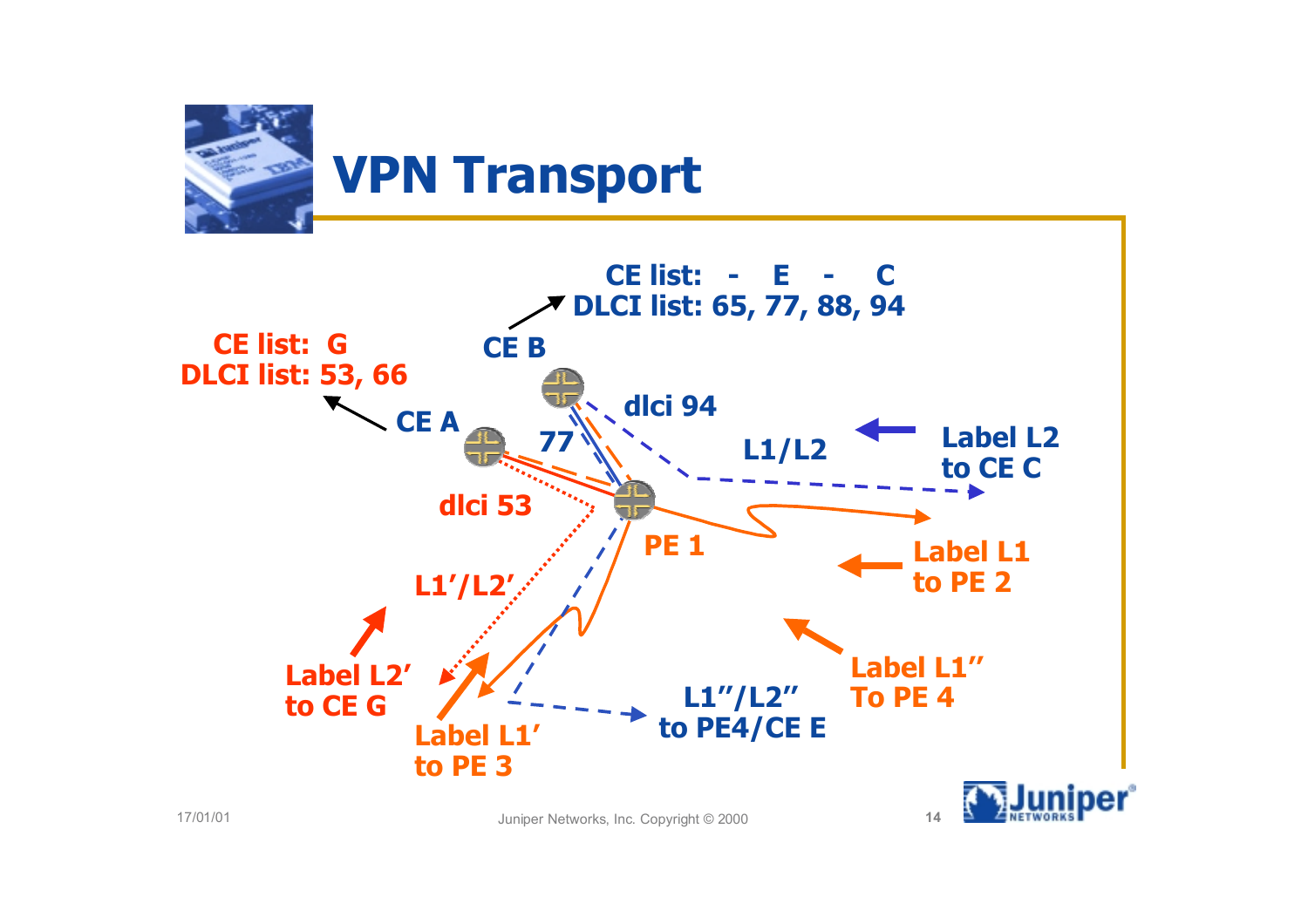



17/01/01 Juniper Networks, Inc. Copyright © 2000 **<sup>15</sup>**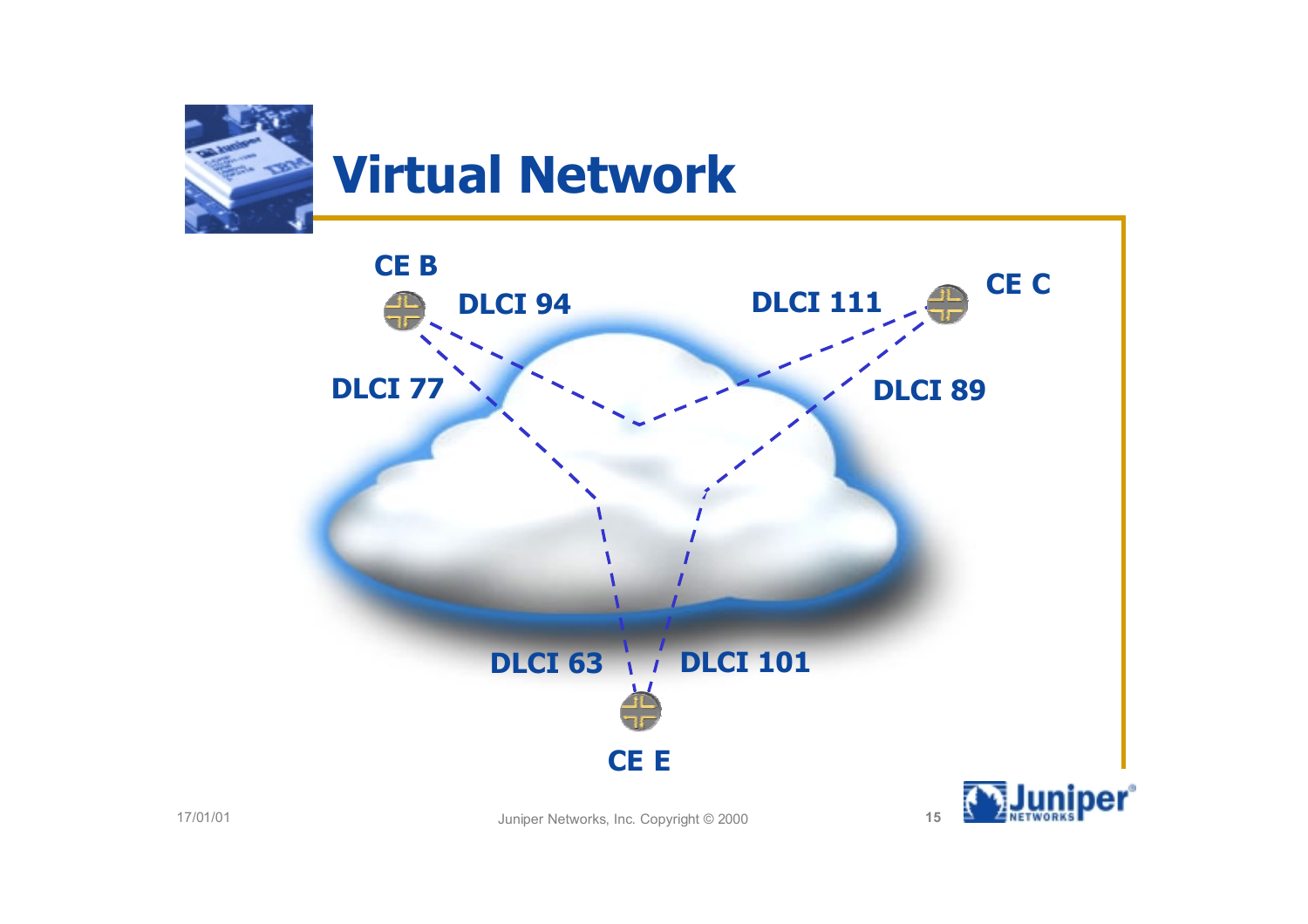

- ! **Compact representation of mapping of layer 2 address to inner label**
- ! **Signaling through either BGP or LDP**
- ! **Arbitrary topologies possible; common ones such as full mesh and hub-and-spoke easy to configure**

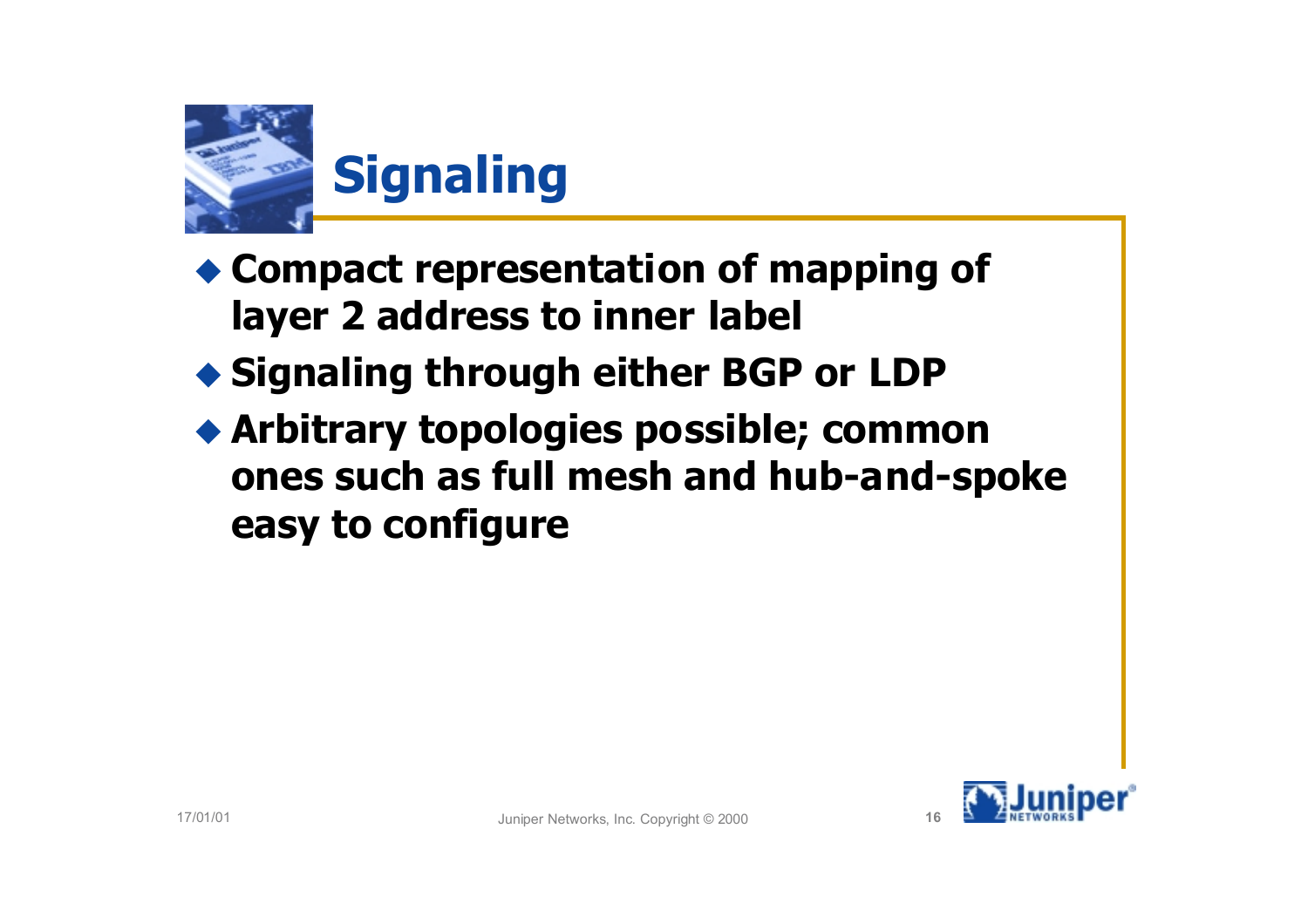

**Packet format from customer: <dlci><UI><proto><layer 3 packet> Remove DLCI; add two labels Packet format in network: <MPLS encap><outer label><inner label> <UI><proto><layer 3 packet>** In the example, outer label  $= L1$ , inner  $= L2$ 

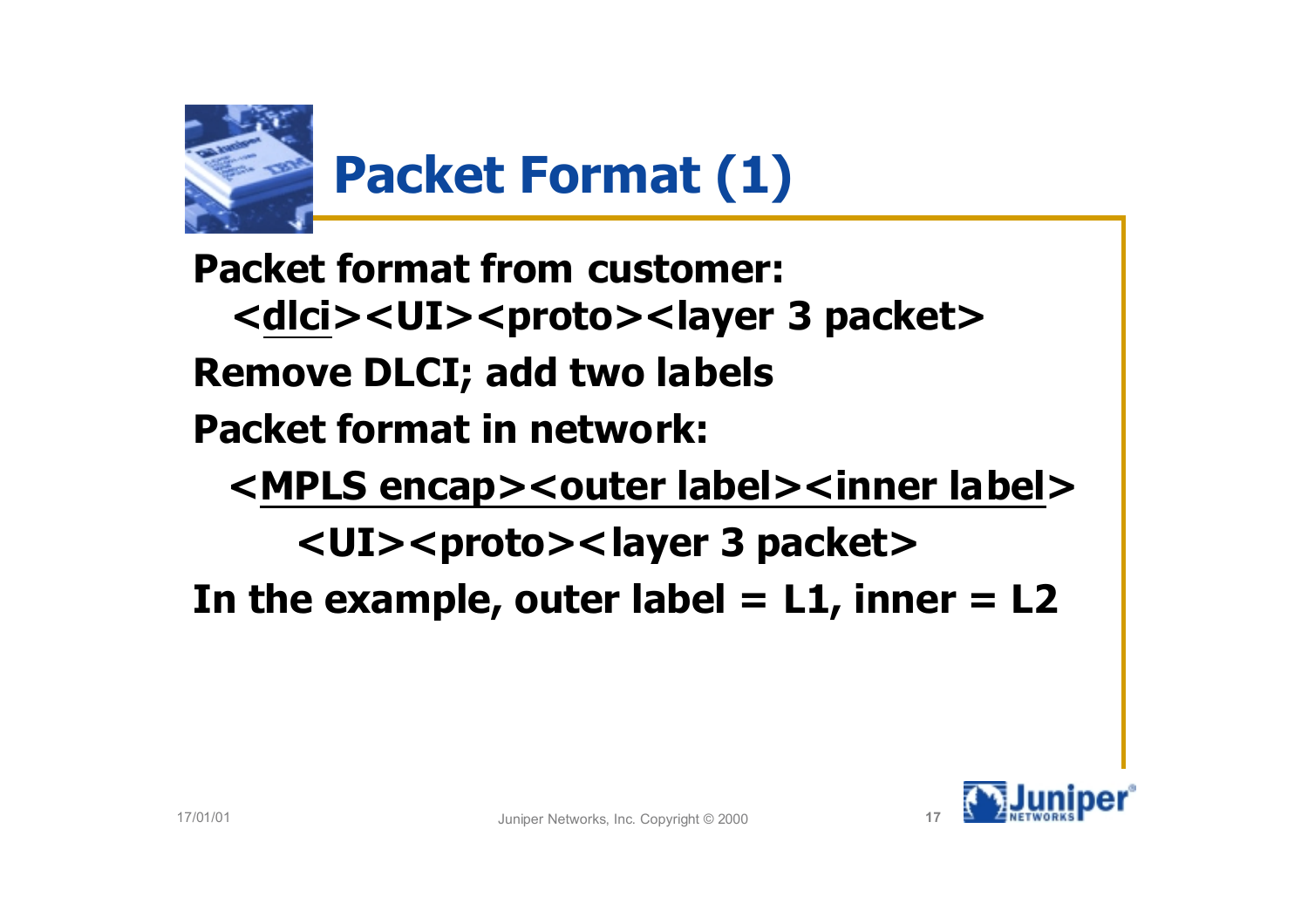

### **At destination PE: remove MPLS encap and label(s), add new DLCI to get: <dlci'><UI><proto><layer 3 packet>**

#### ! **Effectively, the SP network acts as a big Frame Relay switch for this VPN**

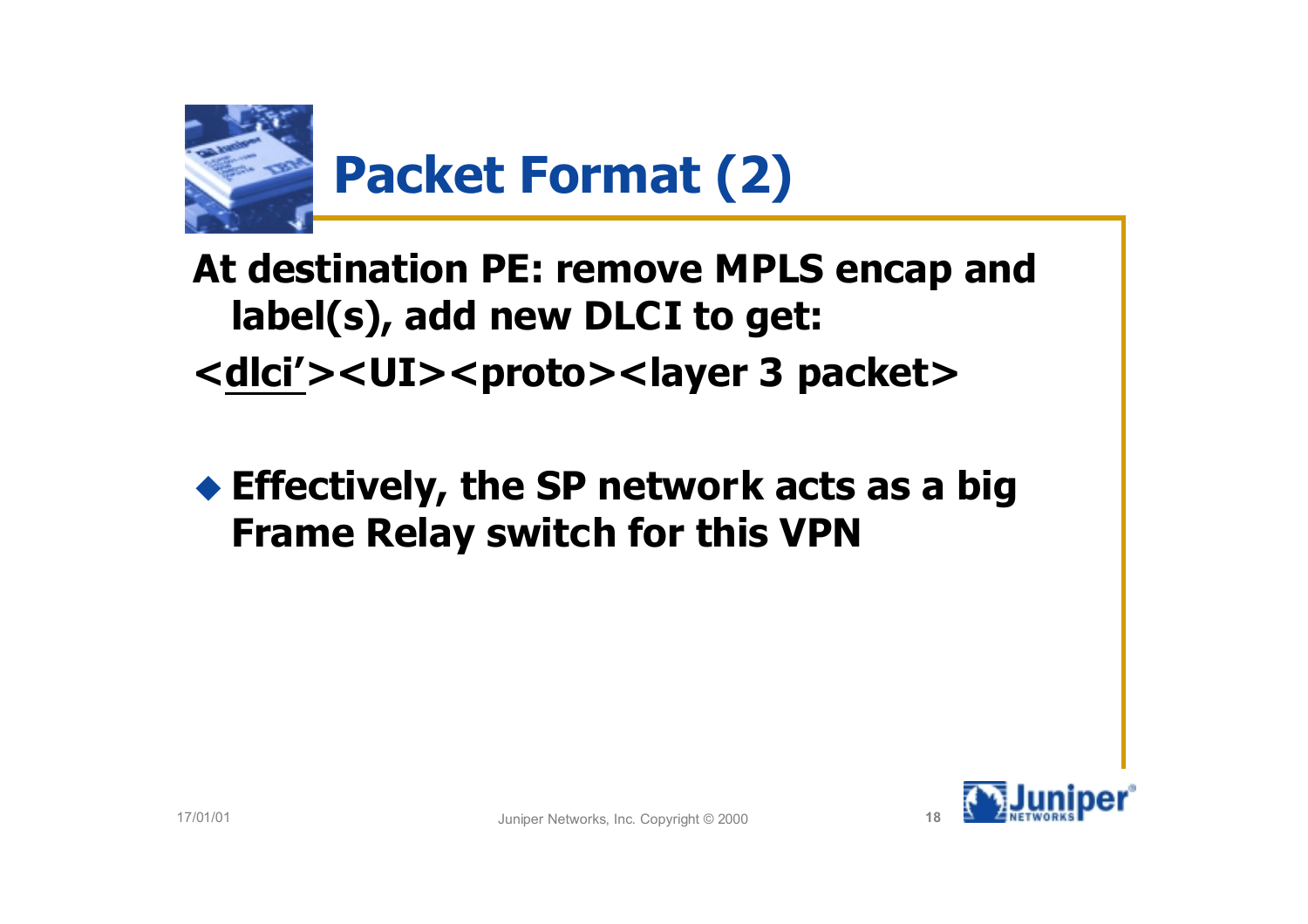

### **"Non-address" Information**

### ◆ What about F/B ECN, DE, C/R, ...?

" **Use experimental bits to carry this info**

 **❖ Can't squeeze 4 bits into 3, so use twice the number of labels if needed**

### ! **Not for preferential treatment in the core!**

- " **For this, use MPLS with Diff-Serv**
- " **Different DLCIs mapped to different PE-to-PE LSPs (L-LSPs) or different EXP bits (E-LSPs)**
- " **DE/not DE mapped to different EXP bits**

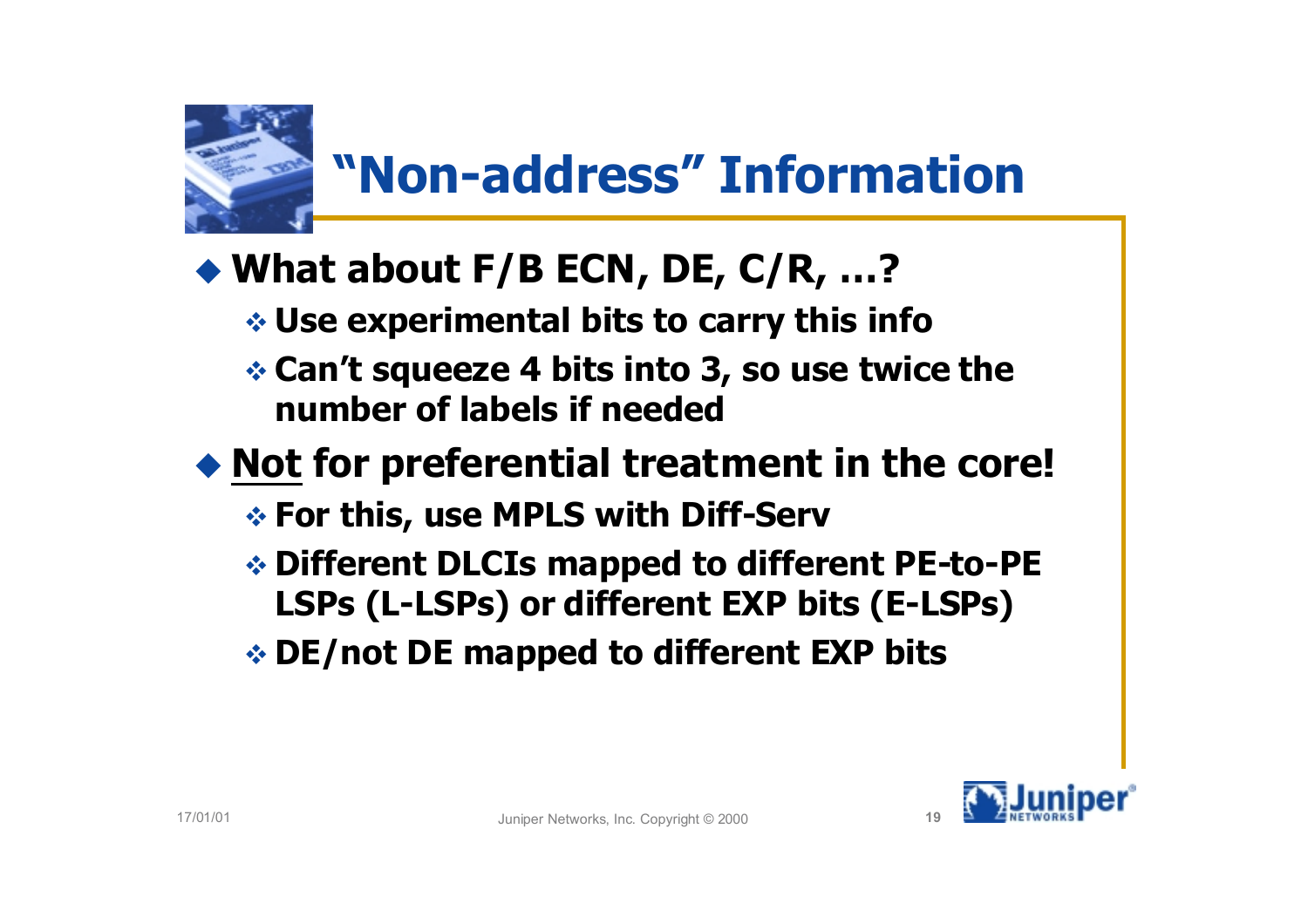

### ! **MPLS-based Layer 2 VPNs identical to Layer 2 VPNs from customers' perspective**

- " **Familiar paradigm**
- " **Easy to migrate**

#### **◆ Benefits**

- " **Single network infrastructure**
- " **Auto-provisioning**
- **Example 2 and routing independent**

### ! **Drawbacks**

" **Layer 2 dependent**

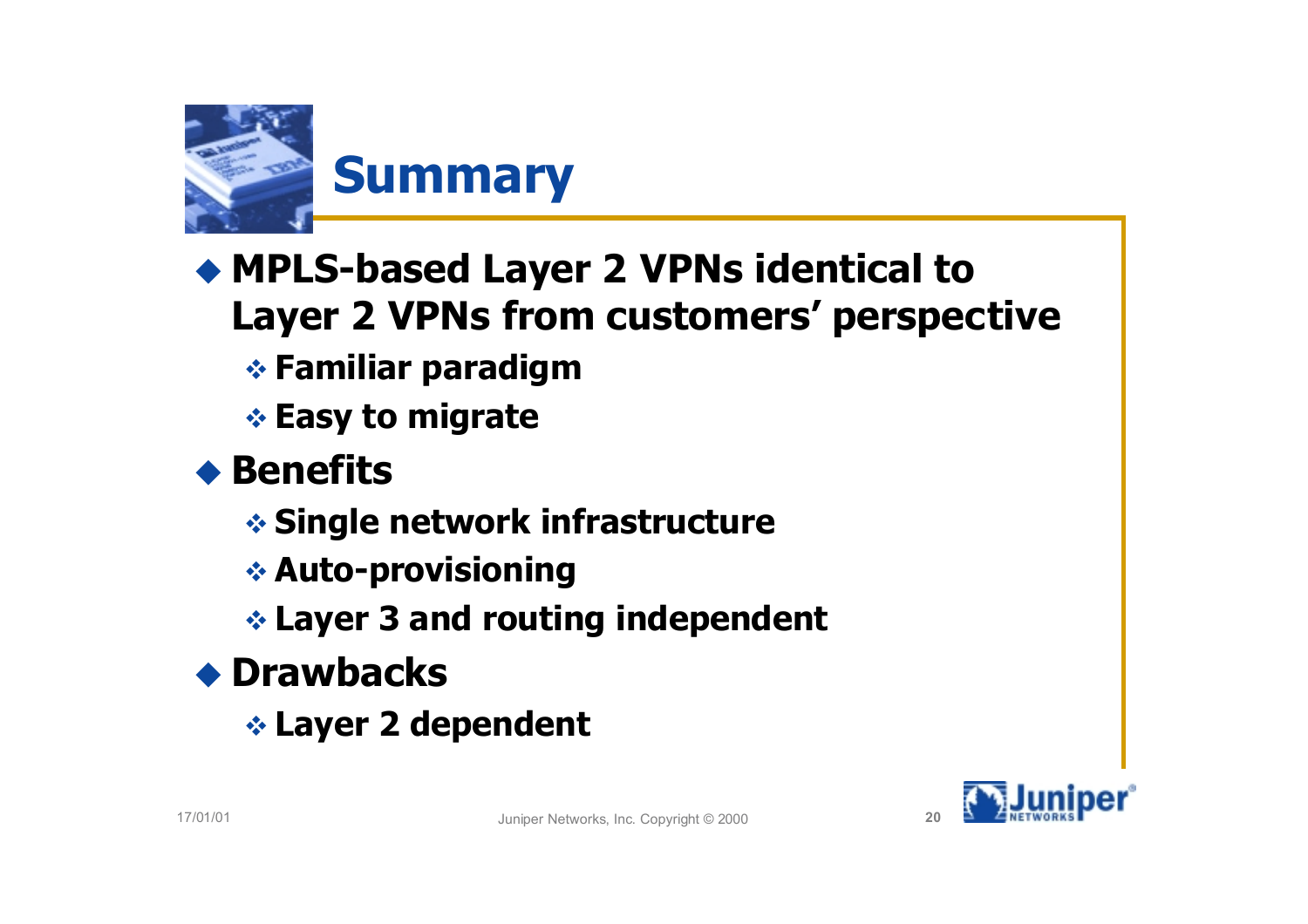

! **MPLS as layer 2 to CE**

" **CE needs to be MPLS-aware**

- ! **"Secure" MPLS**
- ! **VLANs as layer 2 to CE**
- ! **Carrier of carriers model, inter-SP VPNs**
- ! **CoS support**